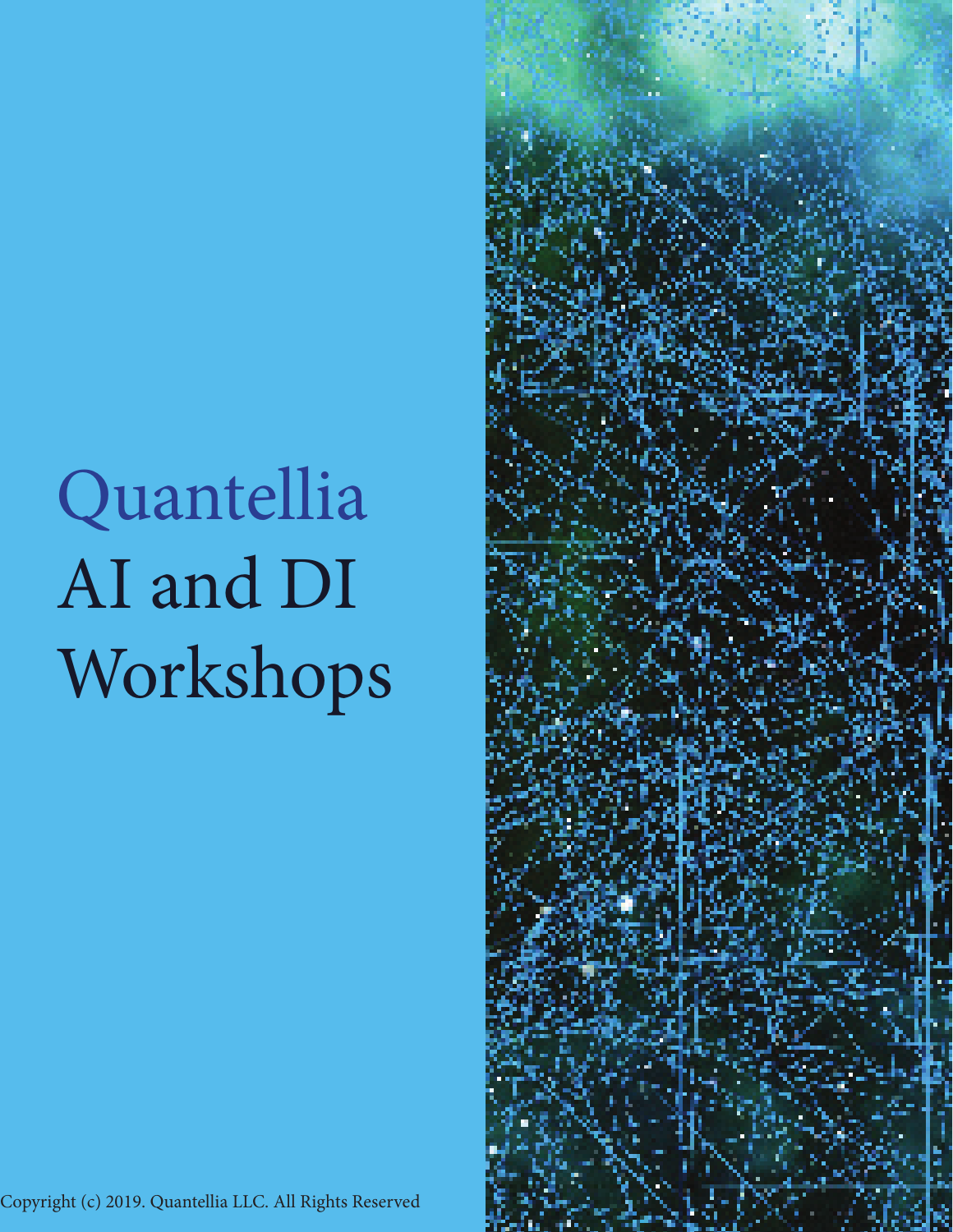**"** No sensible decision can be made any longer without taking<br>into account not only the world as it is, but the world as it will into account not only the world as it is, but the world as it will be. **JJ** 

Isaac Asimov

### AI / DI workshops

Quantellia AI / DI workshops create breakthrough capabilities in organizations by enabling them to use state-of-the-art artificial and decision intelligence methodologies and tools.

This brochure contains descriptions and pricing for our courses.

Note that courses can be tailored to serve your organization's particular needs, including changes to topics covered, duration, and level.

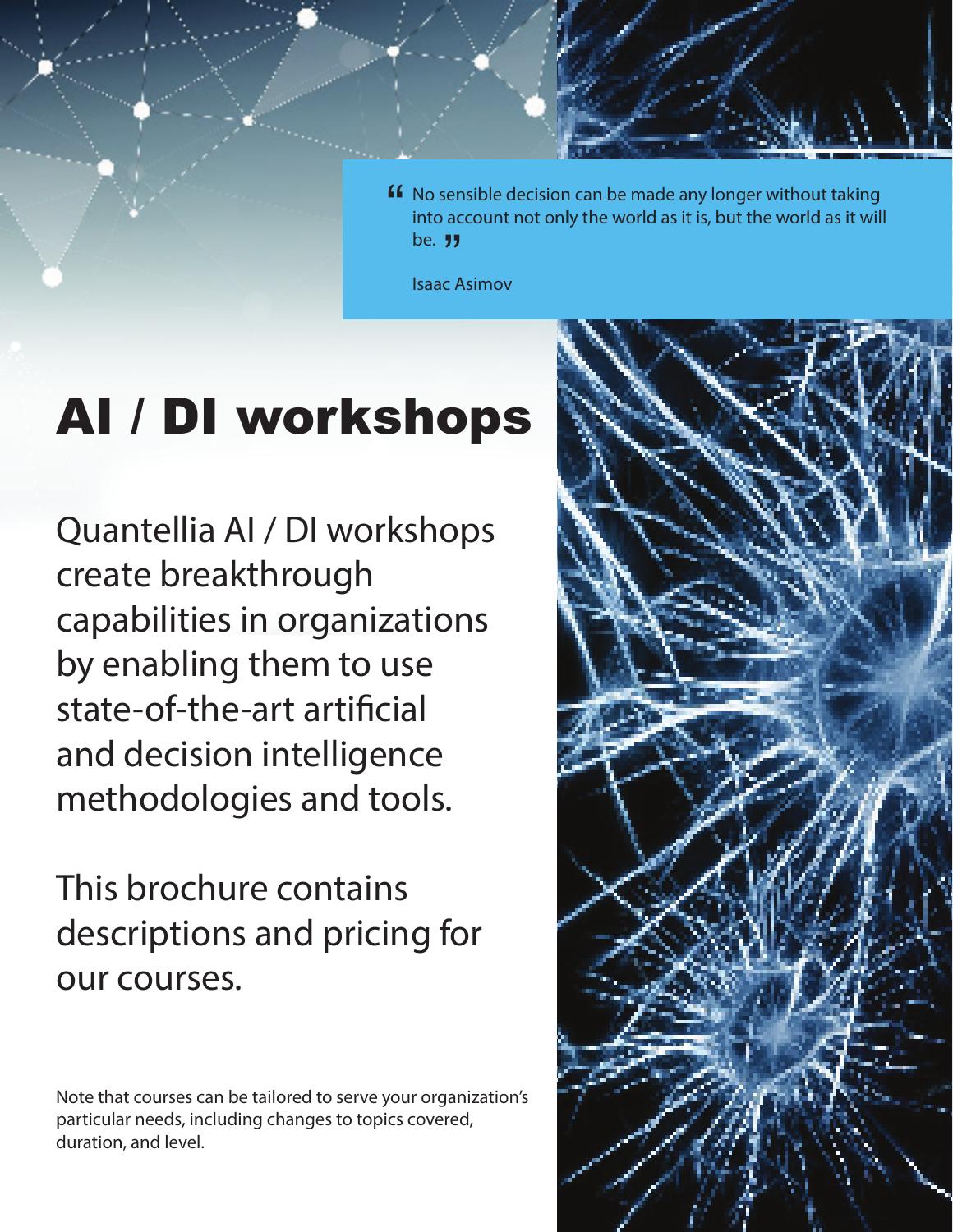### Getting Started with Decision Intelligence

Every decade or so, a new business discipline is born. Did you know there was a time before project planning? Before Business Intelligence? Before Business Process Management?

Today, Decision Intelligence is the next such breakthrough: it is a proven approach that has saved hundreds of millions of dollars for organizations worldwide. It brings the best of AI, machine learning, systems modeling, complex systems analysis, and more to multiple roles in the organization.

Join us for the workshop "Getting Started with Decision Intelligence" plus, optionally, "Decision Intelligence Hands-On."

#### Course objectives:

By the end of this module, participants will learn:

- How to combine the best evidence and human expertise in your organization to answer the question: "If I make this decision today, what will be the outcome tomorrow?"
- How to integrate data into your most important decisions.
- How to work hand-in-hand with Artificial Intelligence systems to support your most important decisions.
- How to create a decision collaboration team to design, test, and update your organization's most important decisions, creating continuous improvement and organizational learning.
- How to combine intangible factors, like employee engagement and customer experience, with tangible ones, like cost of goods and closed sales.
- Two secrets that, together, will increase your team's decision-making intelligence tenfold.
- How to make decisions that have multiple outcomes.
- How to avoid the most common traps that cause data-driven, decision support projects to fail, and how to radically accelerate the value you receive from all data, big and small.
- The three secrets of small data, and how you can use them to supercharge your decision intelligence.
- How to ensure your team is aligned around outcomes, so that every decision pulls in the same direction.
- The secret to "seeing around corners" predicting the future by combining data with your team's expertise.
- How to manage assumptions and to change direction when reality doesn't quite match them.
- Why great organizations make terrible decisions, and how to fix them.
- How decision intelligence uses the latest research in neurobiology, cognitive science, and collaboration to make decision-making intuitive, natural, visual, and social.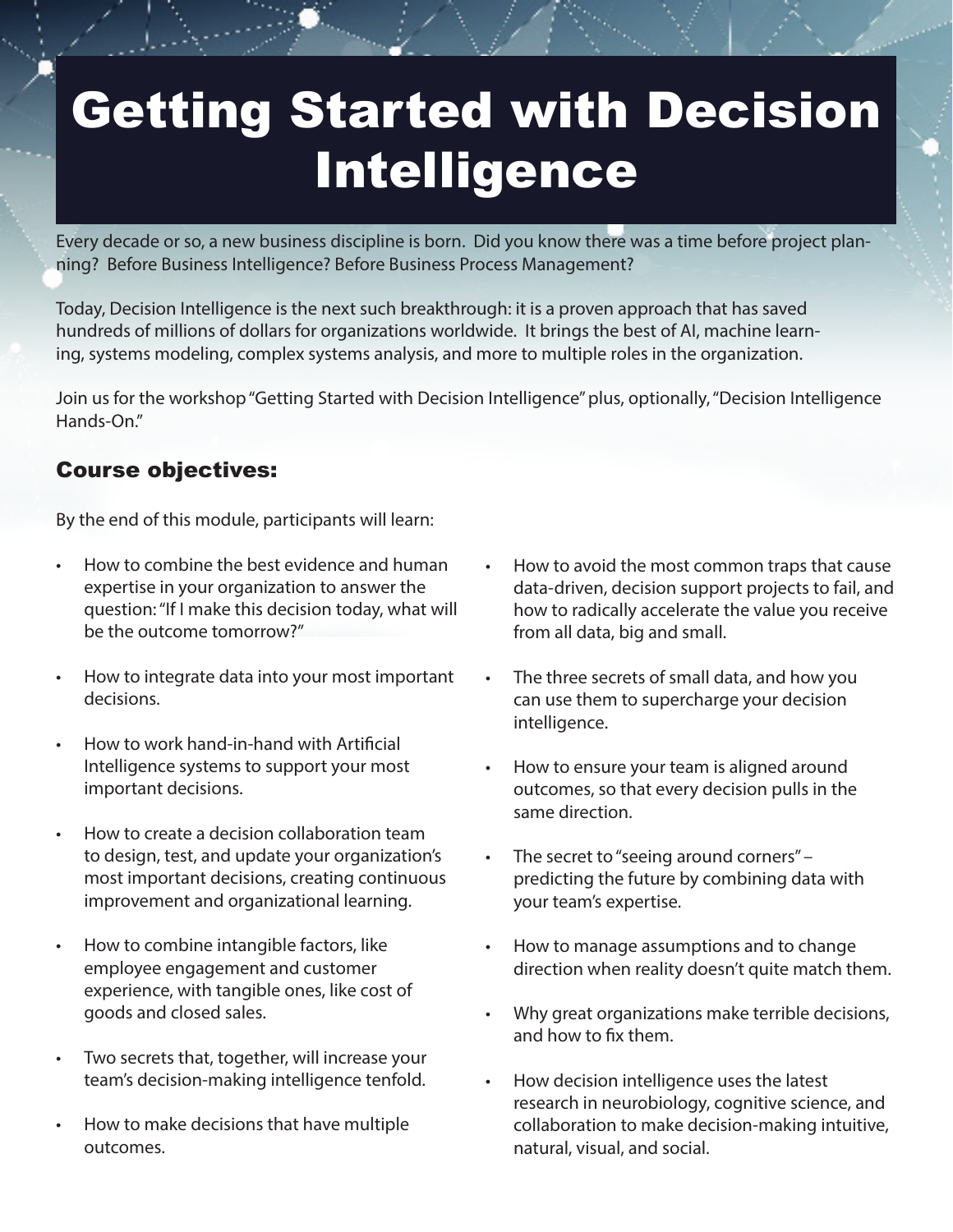## Getting Started with Decision Intelligence - Course Outline

#### WHY?

- 1. Big data, big models, big complexity
- 2. The Decision Factory
- 3. The Relevance Gap
- 4. Research findings: how many big decisions are designed, tracked, monitored, improved?
- 5. AI, Predictive Analytics, and Forecasting: A Short History of the Future

#### Methodology

This course combines formal instruction with frequent reference to real case studies from the instructor's personal experience as a decision modeler. The course is practical and interactive, with plenty of time for questions.

#### Participants

The course is designed for professionals at multiple levels and from multiple departments. Since the best decisions are made from diverse points of view, the ideal student mix is also diverse, including technical as well as non-technical experts.

#### WHAT?

- 1. Benefits of decision modeling
- 2. Decisions in your organization that can be modeled
- 3. Case studies

#### HOW?

- 1. Trouble in Big Data Paradise: Getting past data
- 2. Creating a Living Decision Model
- 3. The Decision Model Archetype Diagram
- 4. Assumption Management 101
- 5. Decision Design
- 6. Building the Decision Model
- 7. Combining quantitative and qualitative data
- 8. AI insertion points
- 9. Sensitivity Analysis
- 10. Key Factors and Assumptions
- 11. Incremental Design and Refine
- 12. Wrap up and next steps
- 13. Objectives review
- 14. Action plan

Length 7 hours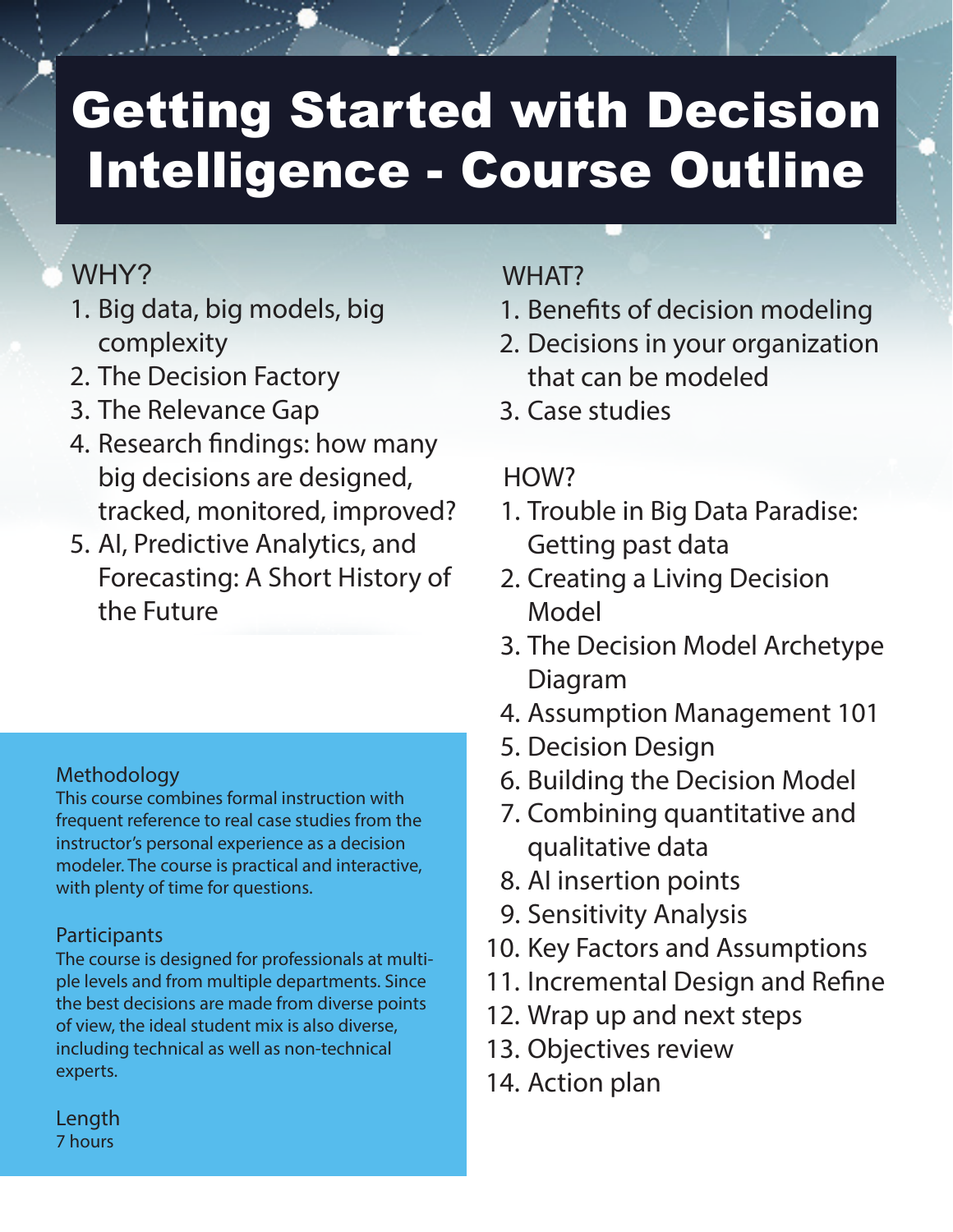### Add-on module: Decision Intelligence Hands-On

Realize that everything connects to

-Leonardo Da Vinci

In Decision Intelligence Hands-On, you'll take a deeper dive, with interactive exercises. You'll learn what it means to be a Decision Intelligence Scientist, Architect, and Facilitator.

#### Course Outline:

Why we are here: Decision Outcomes Understanding true outcomes versus proxies System 1: outcome brainstorming What we can do: Decision Levers Understanding Levers versus externals Unsticking lever ideology: lever brainstorming What's around us: Decision Externals Sources of external data Sources of external expertise Assumptions: externals with uncertainty Forecasts: externals with time The nuts and bolts: Dependencies Simple dependency equations Complex dependencies: logic and code Determining dependencies through machine learning / Big Data Running the model: simulating the future Implementing the decision in the organization Tracking assumptions and "back to the drawing board"

**Methodology** This course alternates instruction with handson group exercises.

Length 7 hours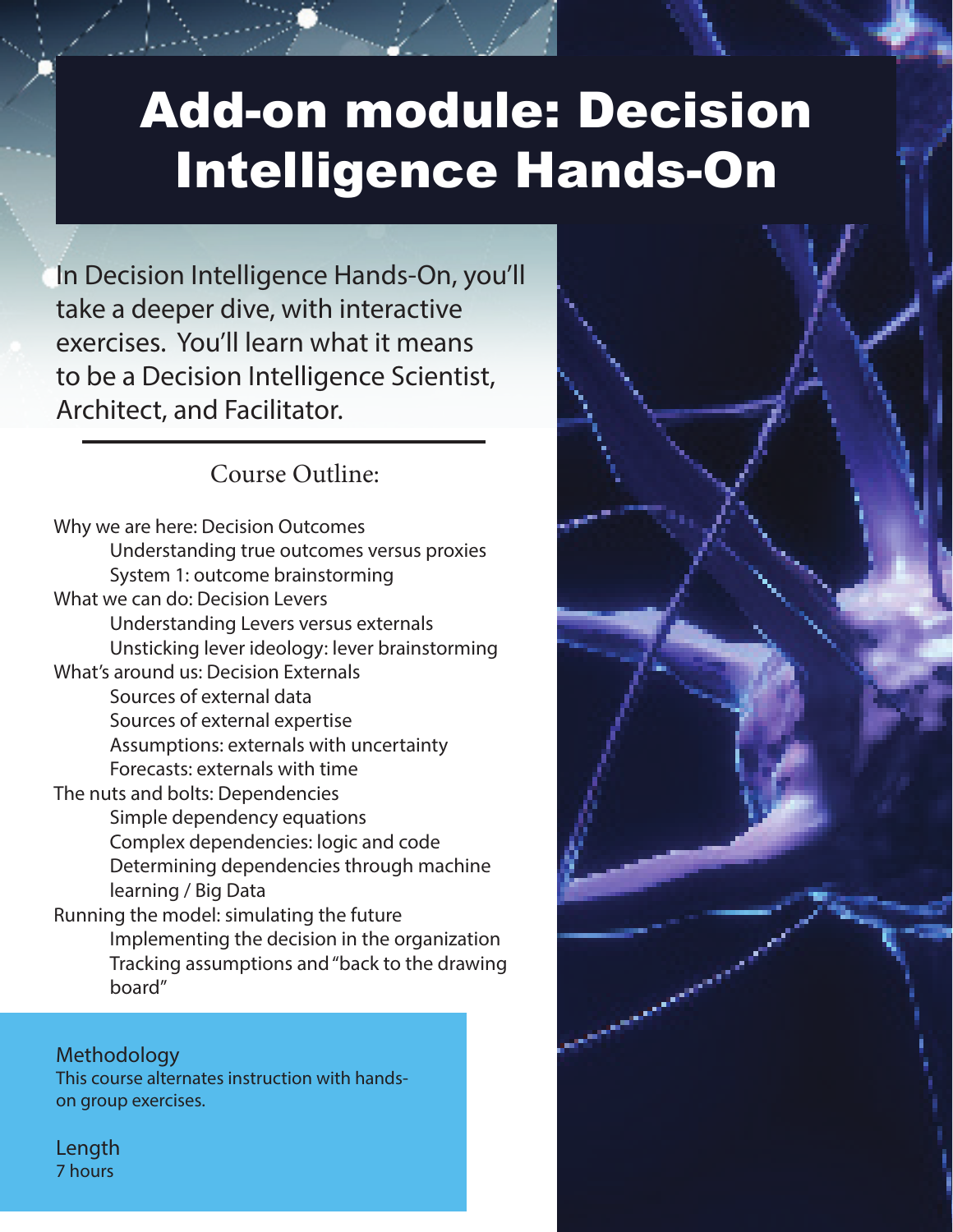## AI Strategic Assessment

You've heard about AI, and may even have an AI project or two running in your organization. But are you making the best use of this technology? Where are the greatest opportunities?

In this workshop, you'll learn how to identify where the opportunities for AI exist within your organization, and how to take the best first steps to maximize success.

Based on over 30 years in the business and dozens of machine learning projects, the instructor, Dr. Lorien Pratt, will share her unique perspective on common mistakes and best practices, radically reducing your risk in deploying this breakthrough technology.

### Course objectives: Content:

By the end of this course, participants will learn how to identify opportunities for AI throughout an organization and best practices for resourcing and managing AI teams. The course's focus is to demystify AI, and to add it to your toolbox of management / technologies to drive revenues and reduce costs in your organization, as well as to achieve multiple-bottom-line goals like environmental and social stewardship.

Methodology Interactive lecture including occasional group exercises.

Participants Mid- to executive-level management.

Length 7 hours

- What is artificial intelligence? How is it different from machine learning? Deep learning? Artificial general intelligence? Big data?
- What are the four patterns to look for to identify new AI use cases for your organization?
- How do AI systems fit into the key decisions in your organization?
- How can you work backwards from desired decision outcomes to actions to determine where AI fits in?
- What are the biggest mistakes that organizations make when creating, tasking, and managing AI organizations? What are the best practices?
- How should you budget for an AI project? How should it be resourced?
- What is the difference between data management for AI and data management for operations, and how can you save tremendous risk and time by understanding the distinction?
- What are the typical stages of a machine learning project?
- What are best practices and typical mistakes at each stage?
- How can you get ahead of the competition by understanding the future of AI?
- What is the difference between fully autonomous AI and human-in-the-loop AI?
- What is decision intelligence?
- What is Responsible AI/DI?